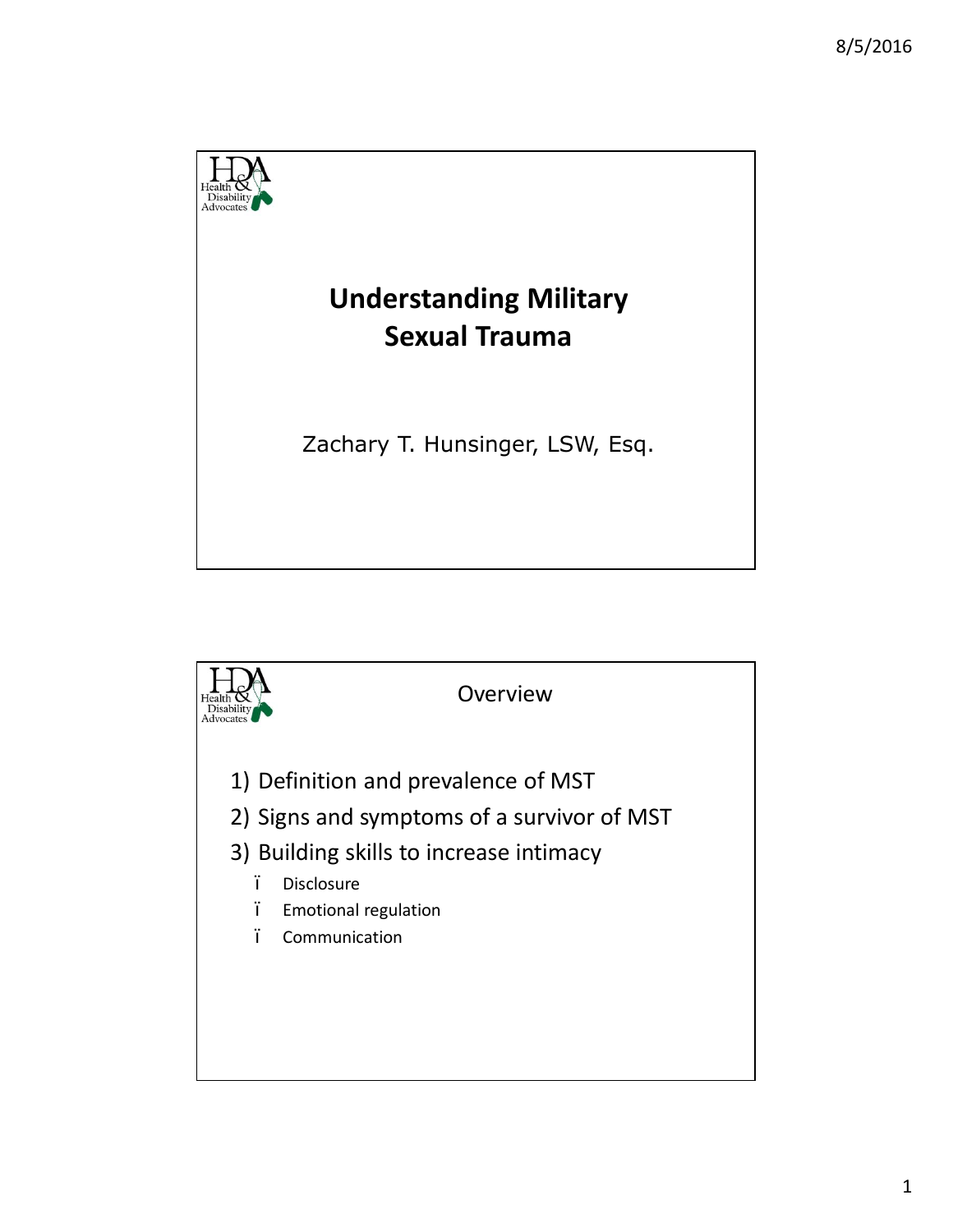| Health<br>Disability<br><b>Advocates</b> |                                                          |                                                                   | Rape Culture: Myths and Facts |
|------------------------------------------|----------------------------------------------------------|-------------------------------------------------------------------|-------------------------------|
|                                          | <b>Myth</b>                                              | Fact                                                              |                               |
|                                          | Victims are<br>raped by<br>strangers                     | 85% of rapists<br>are friends, co-<br>workers, family<br>members  |                               |
|                                          | Victims make<br>false<br>accusations                     | 95-97% of<br>accusations are<br>accurate                          |                               |
|                                          | If the victim<br>didn't fight,<br>then it wasn't<br>rape | May not fight<br>because of<br>threats, passing<br>out, coercion. |                               |
|                                          | Victims ask for it<br>by flirting                        | It's about<br>power, not<br>desire                                |                               |
|                                          |                                                          |                                                                   |                               |

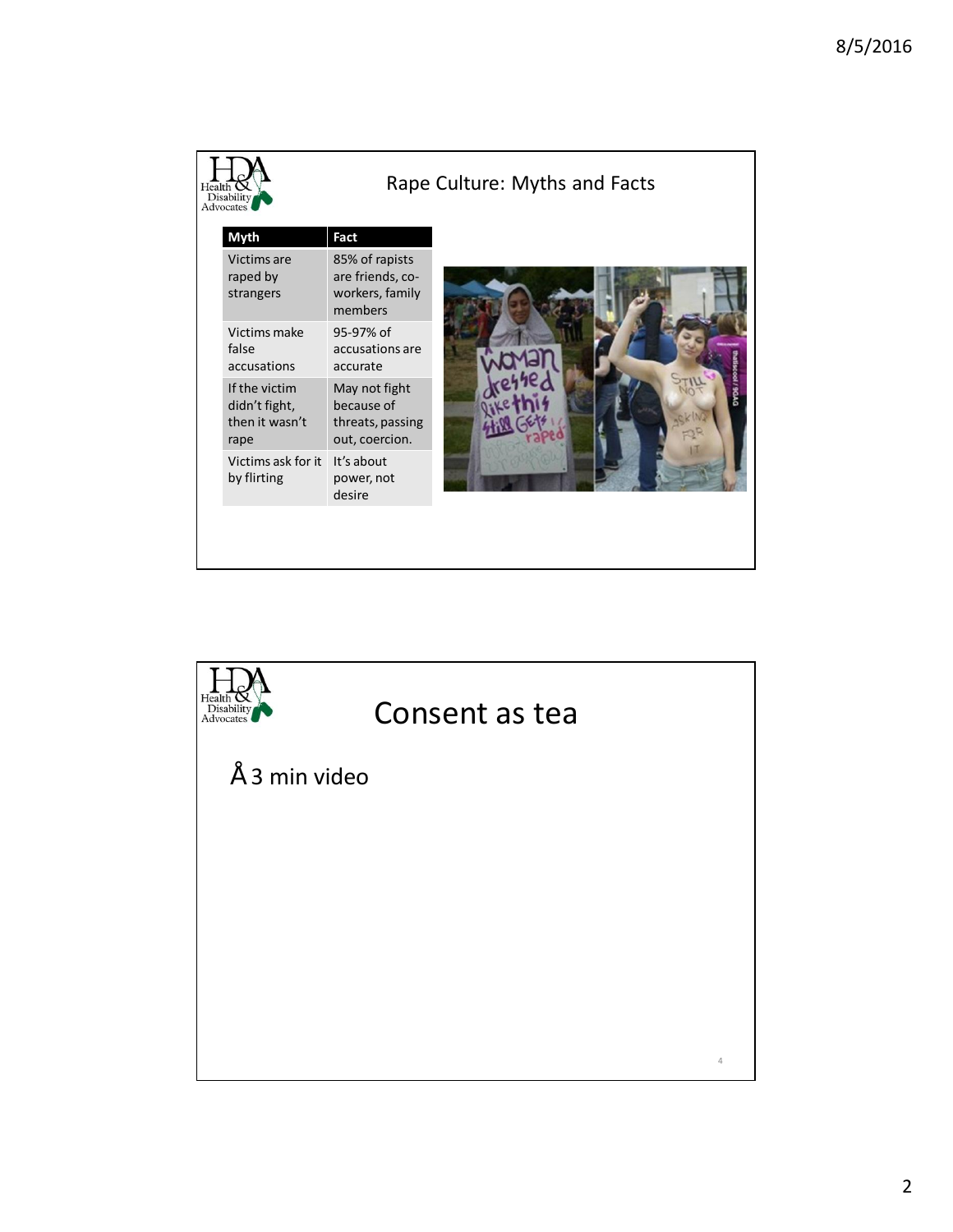

| Health<br>Disability<br><b>Advocates</b> | How Common is MST? |                |                   |                  |  |
|------------------------------------------|--------------------|----------------|-------------------|------------------|--|
|                                          | <b>Estimated</b>   | Reported       | Est. $%$<br>Women | Est. % Men       |  |
| 2006                                     | 34,200             | 2289 (~6.7%)   | 6.8%              | 1.8%             |  |
| 2010                                     | 19,300             | 2532 (~13.1%)  | 4.4%              | 0.9%             |  |
| 2012                                     | 26,000             | 2828 (~10.9%)  | 6.1%              | 1.2%             |  |
| 2015                                     | 20,300             | $6,083$ (~24%) | 4.3%<br>(9,600)   | 0.9%<br>(10,600) |  |
|                                          |                    |                |                   |                  |  |

DoD SAPR. (2014). Appendix A: Provisional statistical data on sexual assault. *Deportment of Defense Annuol Report on Sexual Assoult in the Militory.*<br>Retrieved from <u>http://sapr.mil/public/docs/reports/FY14\_Annual/FY14\_An</u>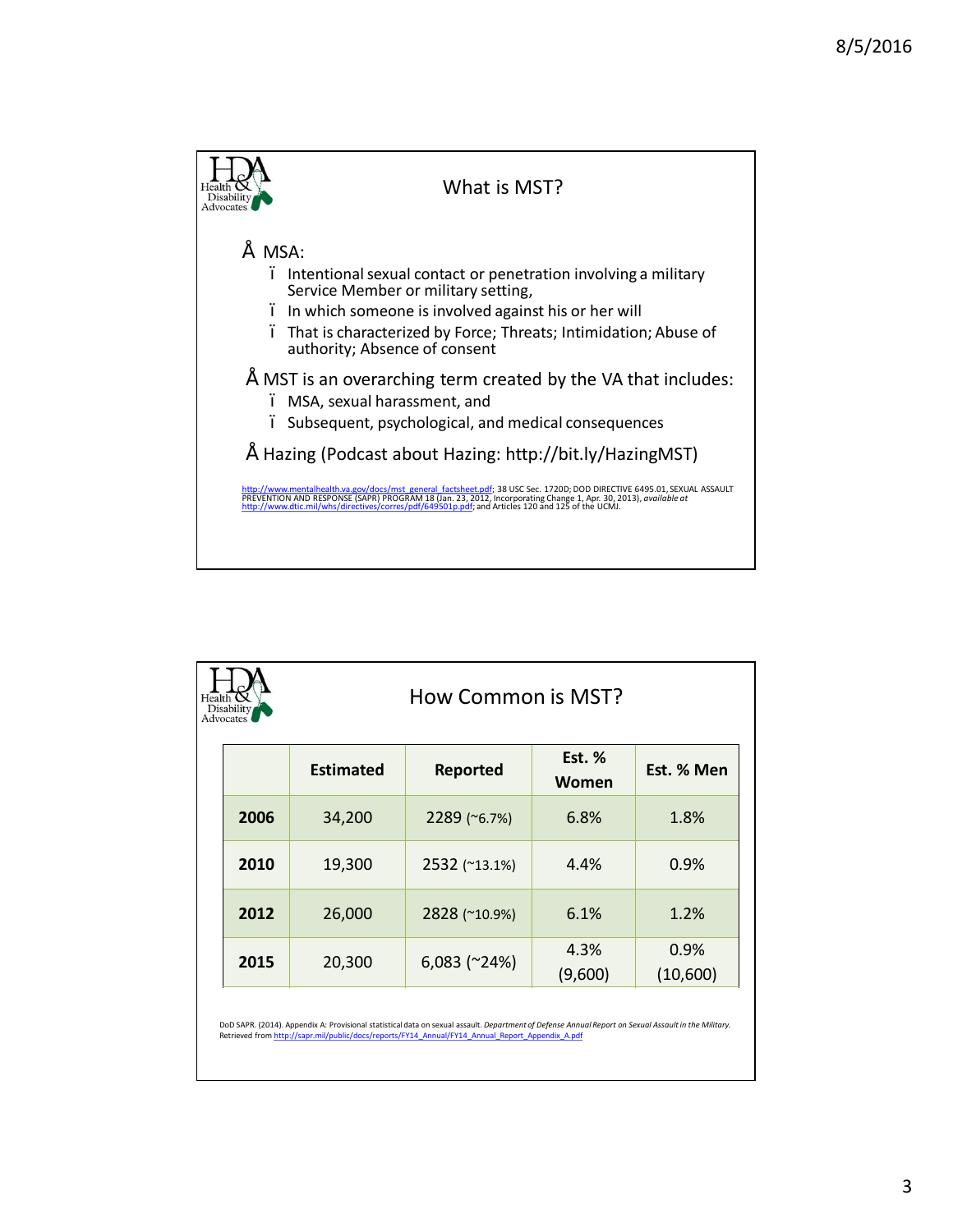

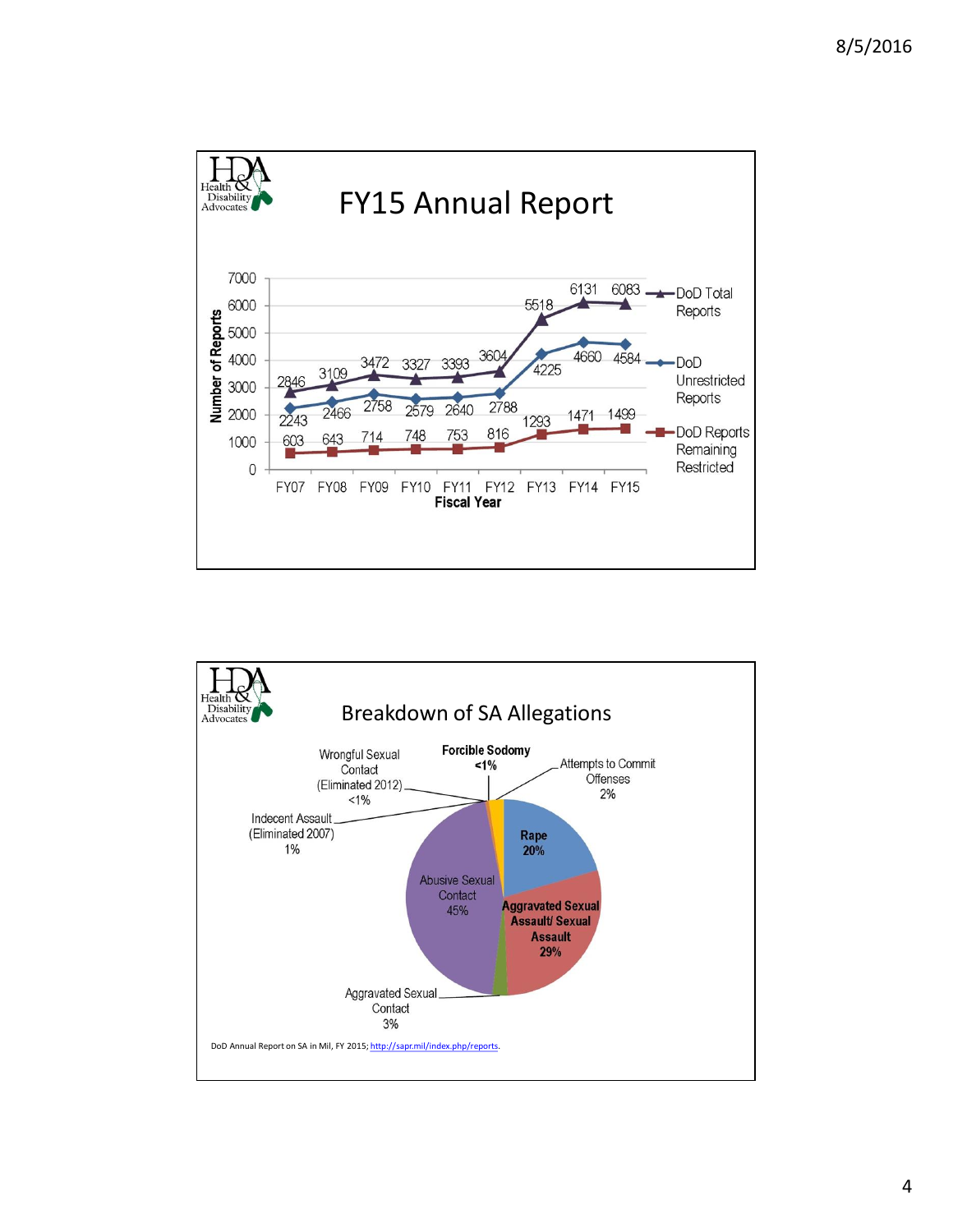

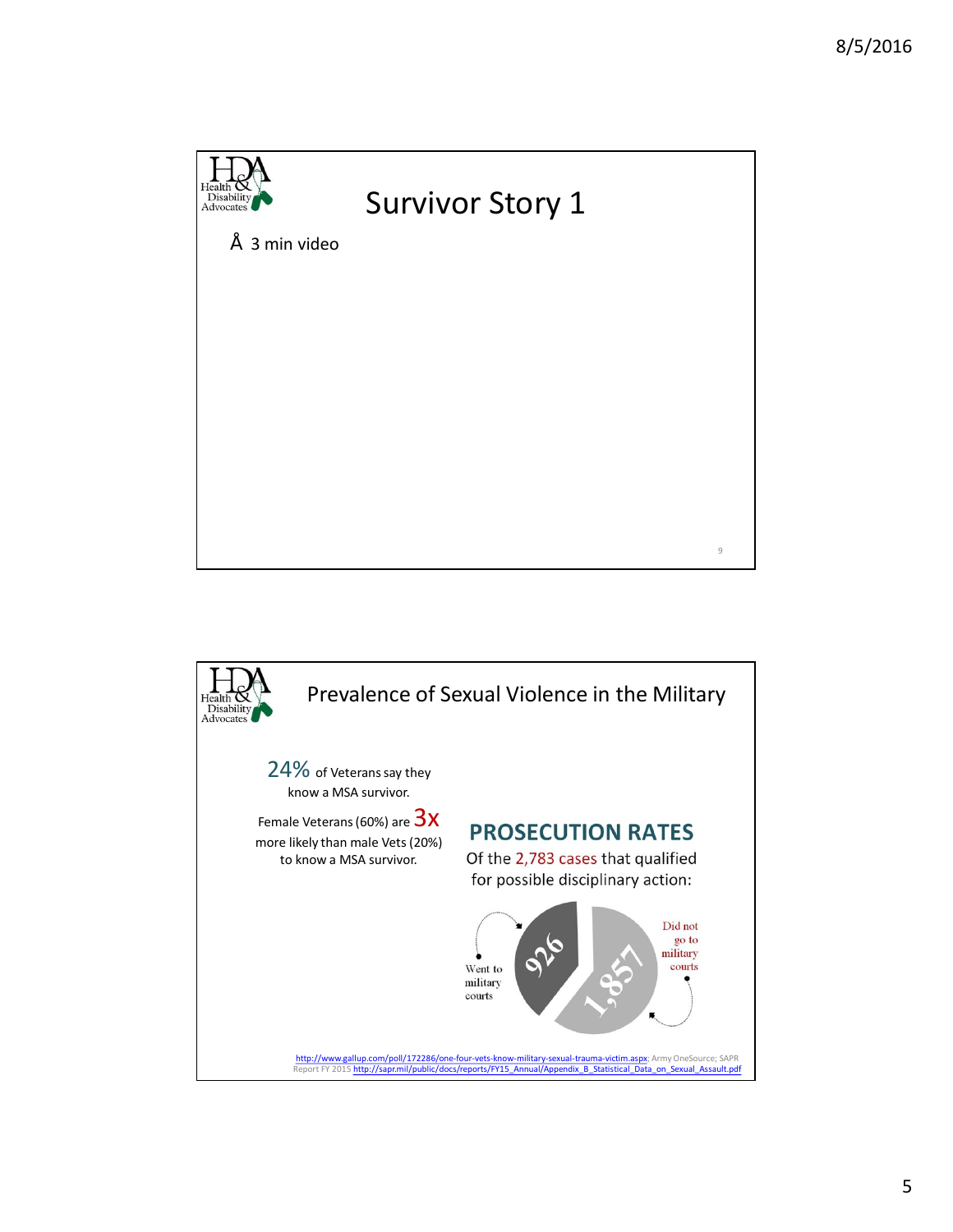| Comparison: Rates of SA<br>Disability<br>Advocates                                                                                                                                                                                                                                                                                                                                                                                                                                                                                                                                                                                                                                                                                                                                                                                                                                                                                       |                           |            |       |  |  |
|------------------------------------------------------------------------------------------------------------------------------------------------------------------------------------------------------------------------------------------------------------------------------------------------------------------------------------------------------------------------------------------------------------------------------------------------------------------------------------------------------------------------------------------------------------------------------------------------------------------------------------------------------------------------------------------------------------------------------------------------------------------------------------------------------------------------------------------------------------------------------------------------------------------------------------------|---------------------------|------------|-------|--|--|
|                                                                                                                                                                                                                                                                                                                                                                                                                                                                                                                                                                                                                                                                                                                                                                                                                                                                                                                                          | <b>Timeframe</b>          | <b>Men</b> | Women |  |  |
| Military <sup>1</sup>                                                                                                                                                                                                                                                                                                                                                                                                                                                                                                                                                                                                                                                                                                                                                                                                                                                                                                                    | <b>Annual rates</b>       | 0.9%       | 4.3%  |  |  |
| College <sup>2</sup><br>(Post-secondary)                                                                                                                                                                                                                                                                                                                                                                                                                                                                                                                                                                                                                                                                                                                                                                                                                                                                                                 | Anytime during enrollment | 6.25%      | 20%   |  |  |
| General Population <sup>3</sup>                                                                                                                                                                                                                                                                                                                                                                                                                                                                                                                                                                                                                                                                                                                                                                                                                                                                                                          | Lifetime                  | 1.4%       | 18.3% |  |  |
| <b>MST Among</b><br>Homeless <sup>4</sup>                                                                                                                                                                                                                                                                                                                                                                                                                                                                                                                                                                                                                                                                                                                                                                                                                                                                                                | Anytime during service    | 3.3%       | 39.7% |  |  |
| <sup>1</sup> DoD SAPR. (2014). Appendix A: Provisional statistical data on sexual assault. Department of Defense Annual Report on Sexual Assault in the Military.<br>Retrieved from http://sapr.mil/public/docs/reports/FY14 Annual/FY14 Annual Report Appendix A.pdf<br><sup>2</sup> National Sexual Violence Resource Center, "Statistics about Sexual Violence," (2015)<br>http://www.nsvrc.org/sites/default/files/publications nsvrc factsheet media-packet statistics-about-sexual-violence 0.pdf<br><sup>3</sup> Centers for Disease Control and Prevention. (2012). Sexual violence: Facts at a glance. Retrieved from<br>http://www.cdc.gov/ViolencePrevention/pdf/SV-DataSheet-a.pdf<br>4Pavao, J., Turchik, J. A., Hyun, J. K., Karpenko, J., Saweikis, M., McCutcheon, S., Kane, V., & Kimerling, R. (2013). Military sexual trauma among<br>homeless veterans. Journal of General Internal Medicine, 28(Suppl 2), 536. 541. |                           |            |       |  |  |

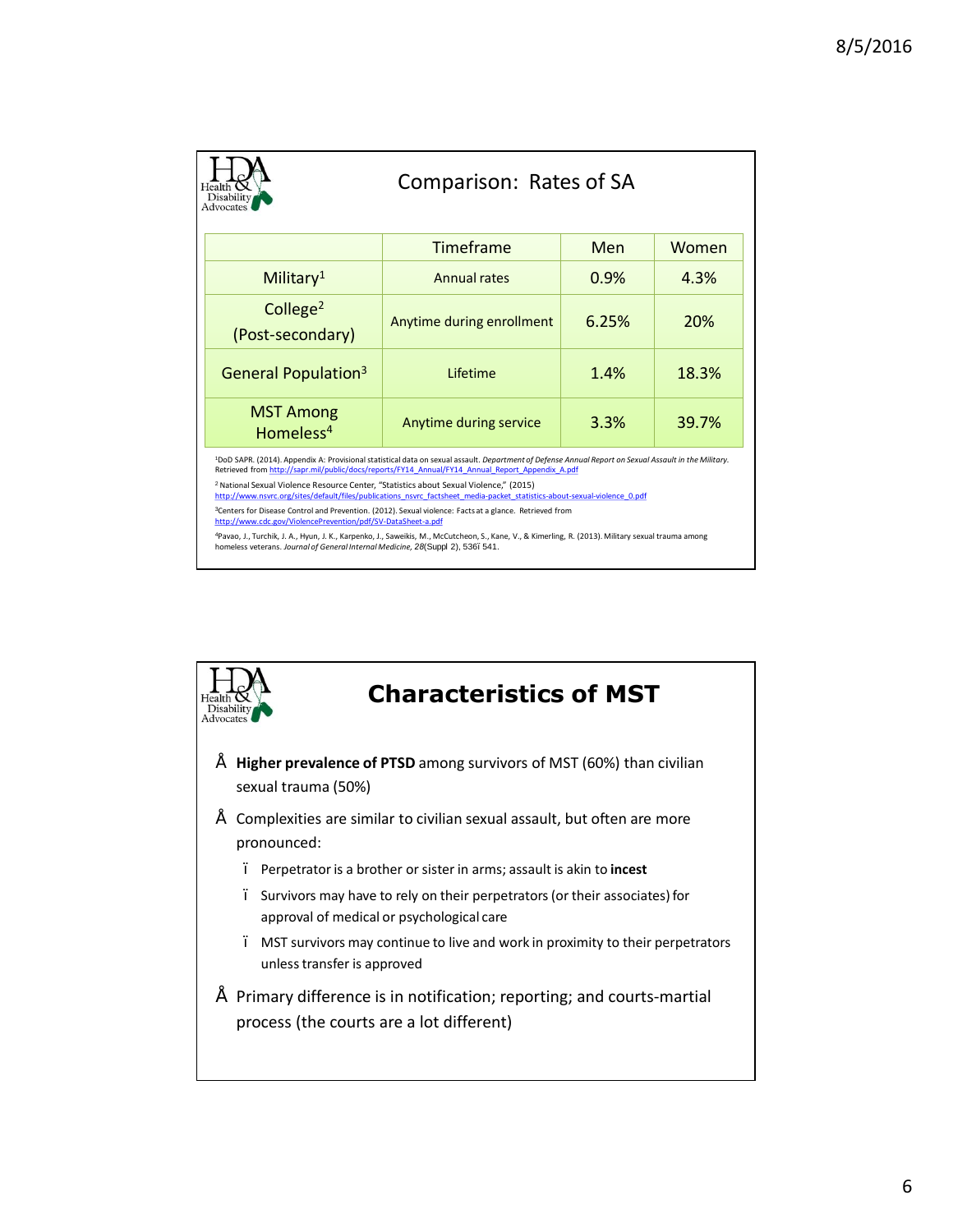| <b>Reporting Options</b>                                                                                                                                                                                                                                                                                                                                            |                                                                                                                                                                                                                                                                                                          |  |  |  |  |  |
|---------------------------------------------------------------------------------------------------------------------------------------------------------------------------------------------------------------------------------------------------------------------------------------------------------------------------------------------------------------------|----------------------------------------------------------------------------------------------------------------------------------------------------------------------------------------------------------------------------------------------------------------------------------------------------------|--|--|--|--|--|
| <b>Restricted Report</b>                                                                                                                                                                                                                                                                                                                                            | <b>Unrestricted Report</b>                                                                                                                                                                                                                                                                               |  |  |  |  |  |
| A confidential reporting<br>method that allows a Service<br>Member disclose to specified<br>officials that he or she has<br>been the victim of a sexual<br>assault<br>Victim receives access to<br>medical care, counseling, and<br>advocacy, without requiring<br>officials to automatically<br>report to law enforcement or<br>initiate an official investigation | When a victim reports an<br>incident of sexual assault, the<br>matter is referred for<br>investigation and victim's<br>rights apply.<br>Victims may receive health<br>care, counseling, & advocacy<br>services. However, details of<br>the incident are reportable to<br>command and law<br>enforcement. |  |  |  |  |  |

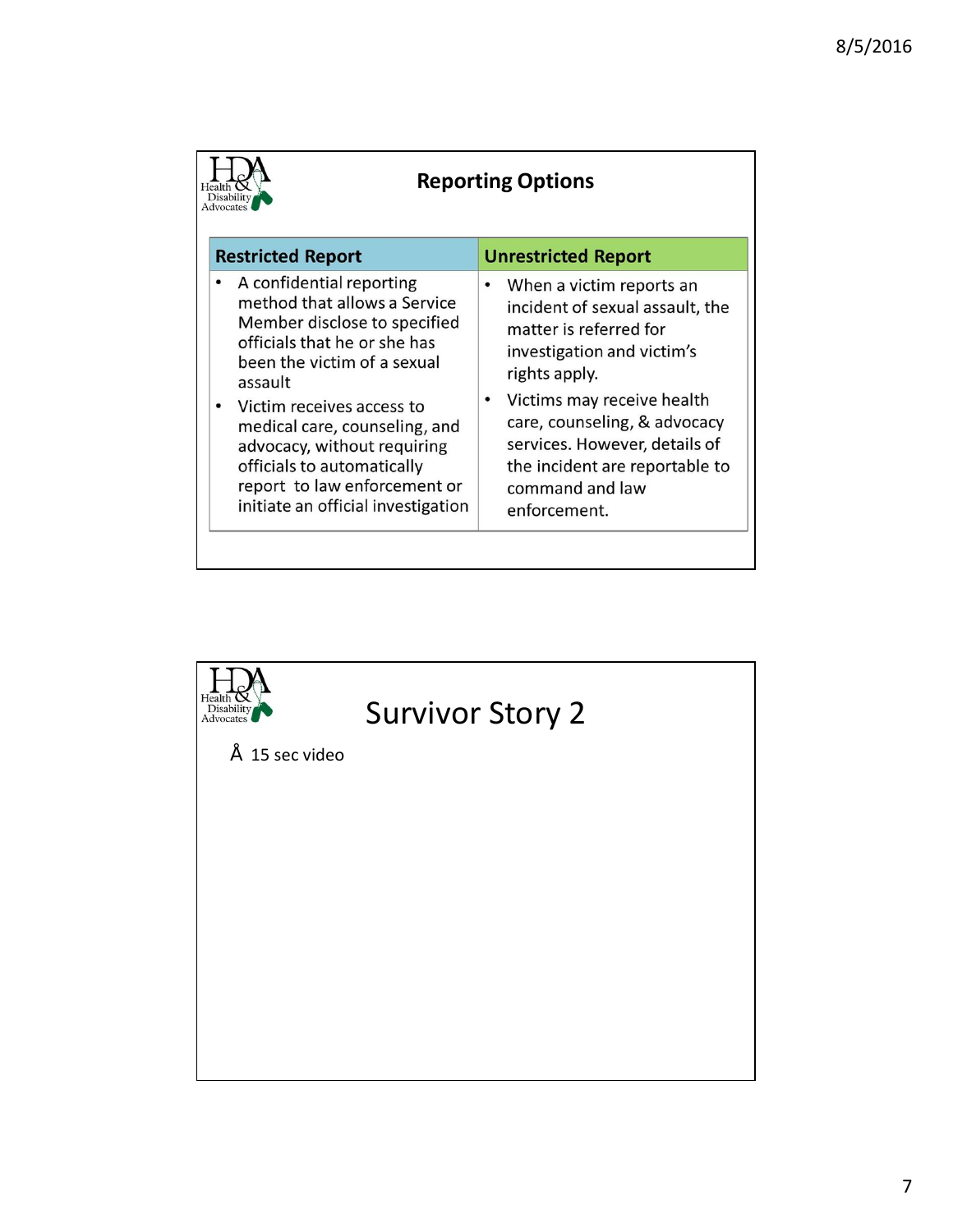

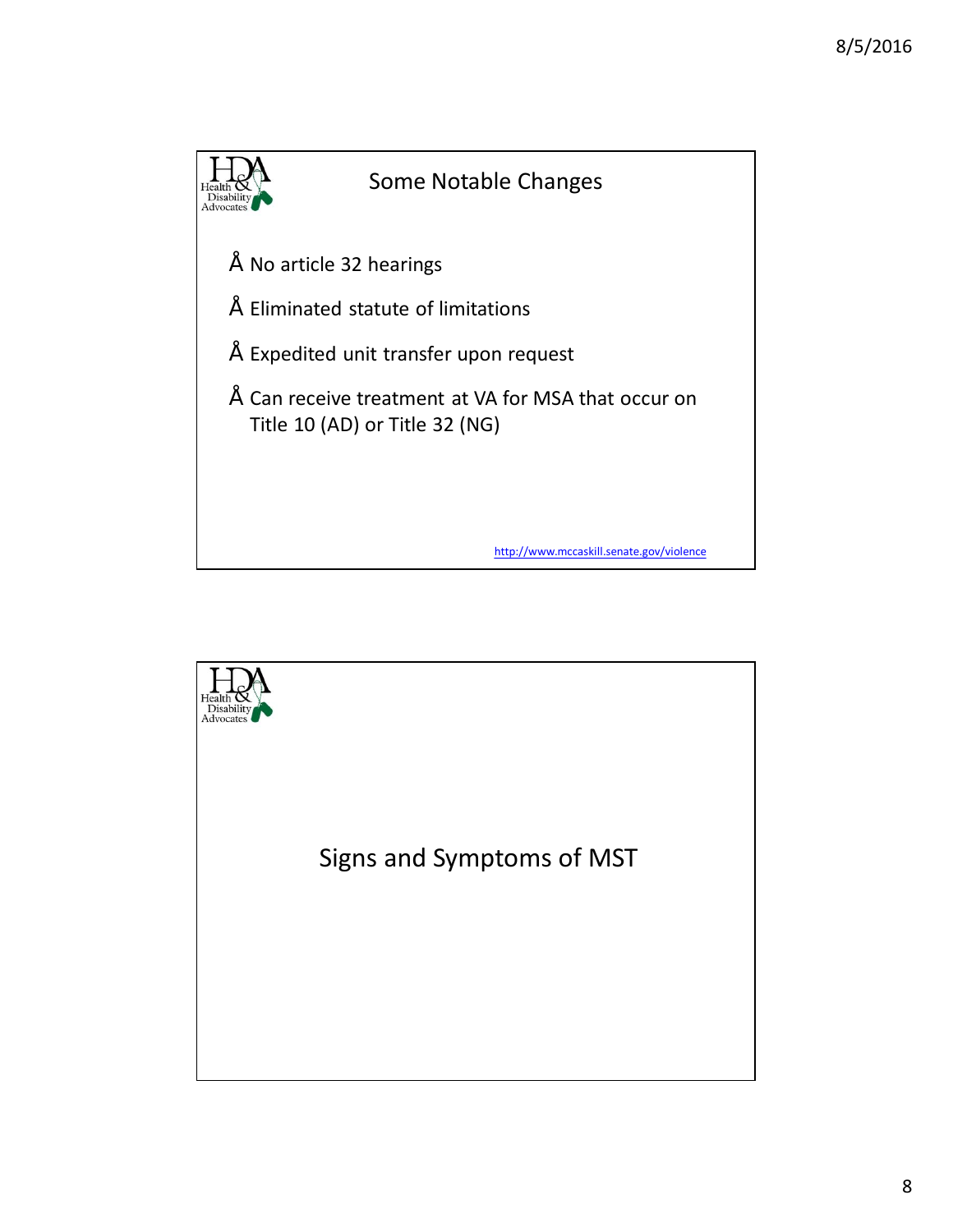

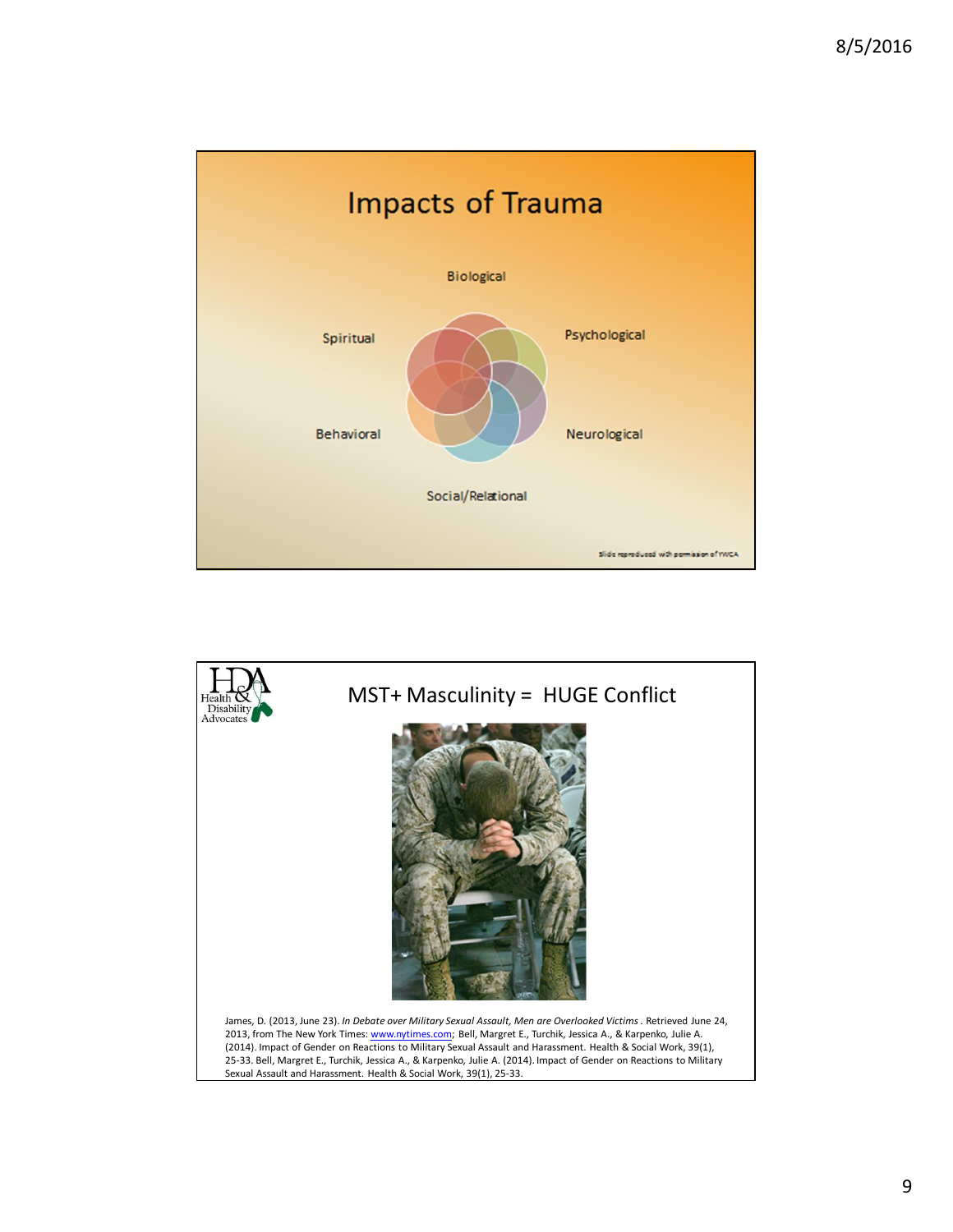

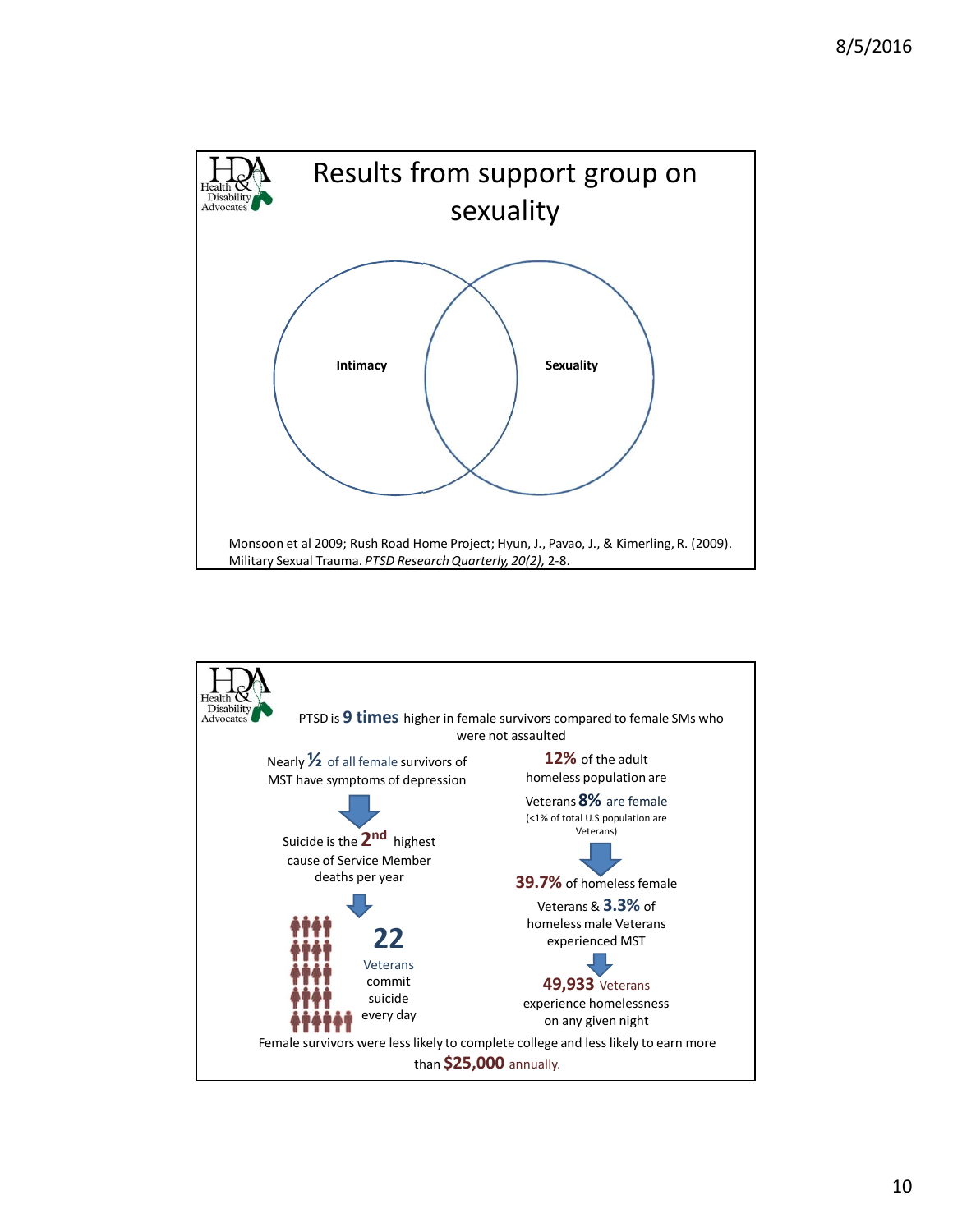

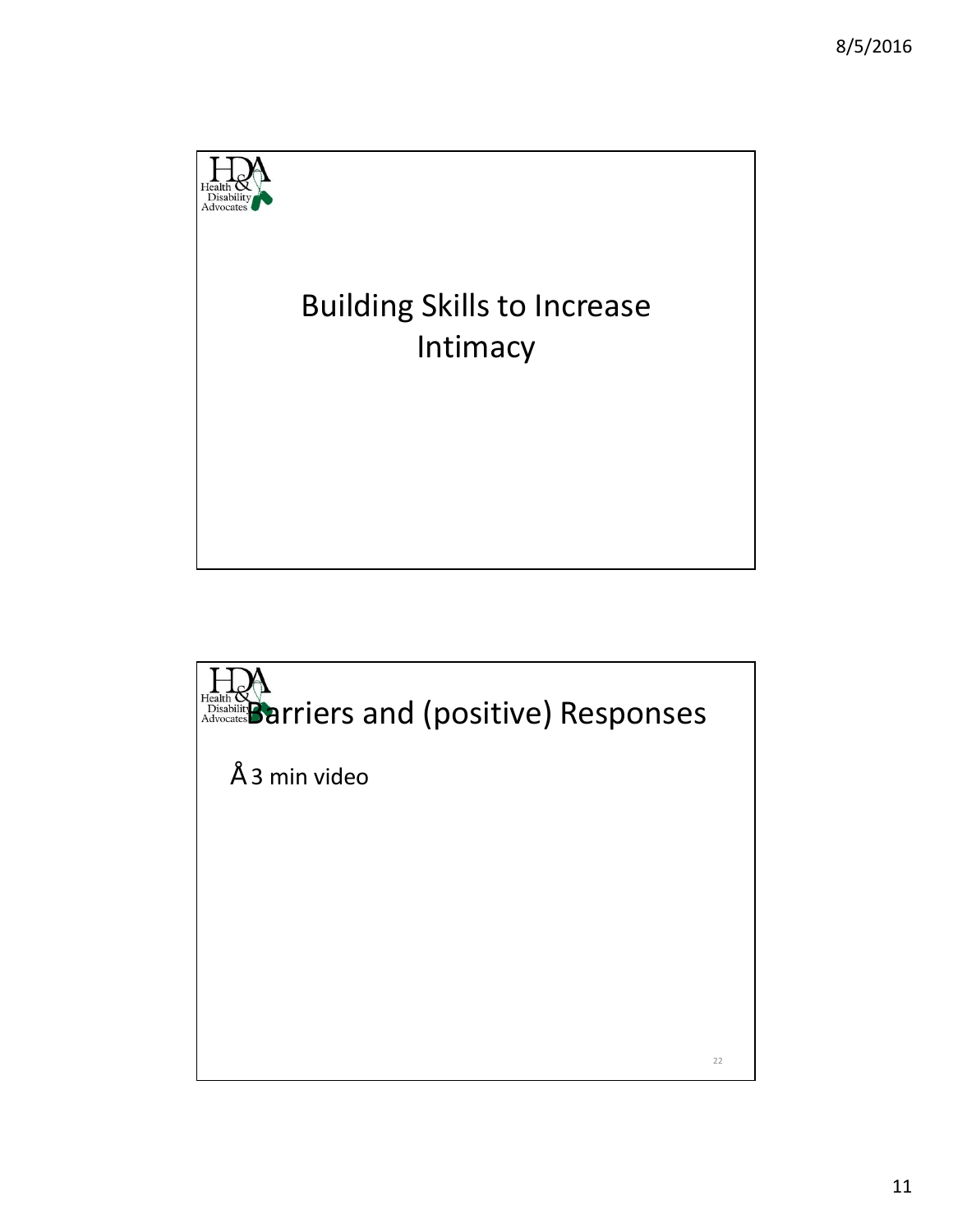

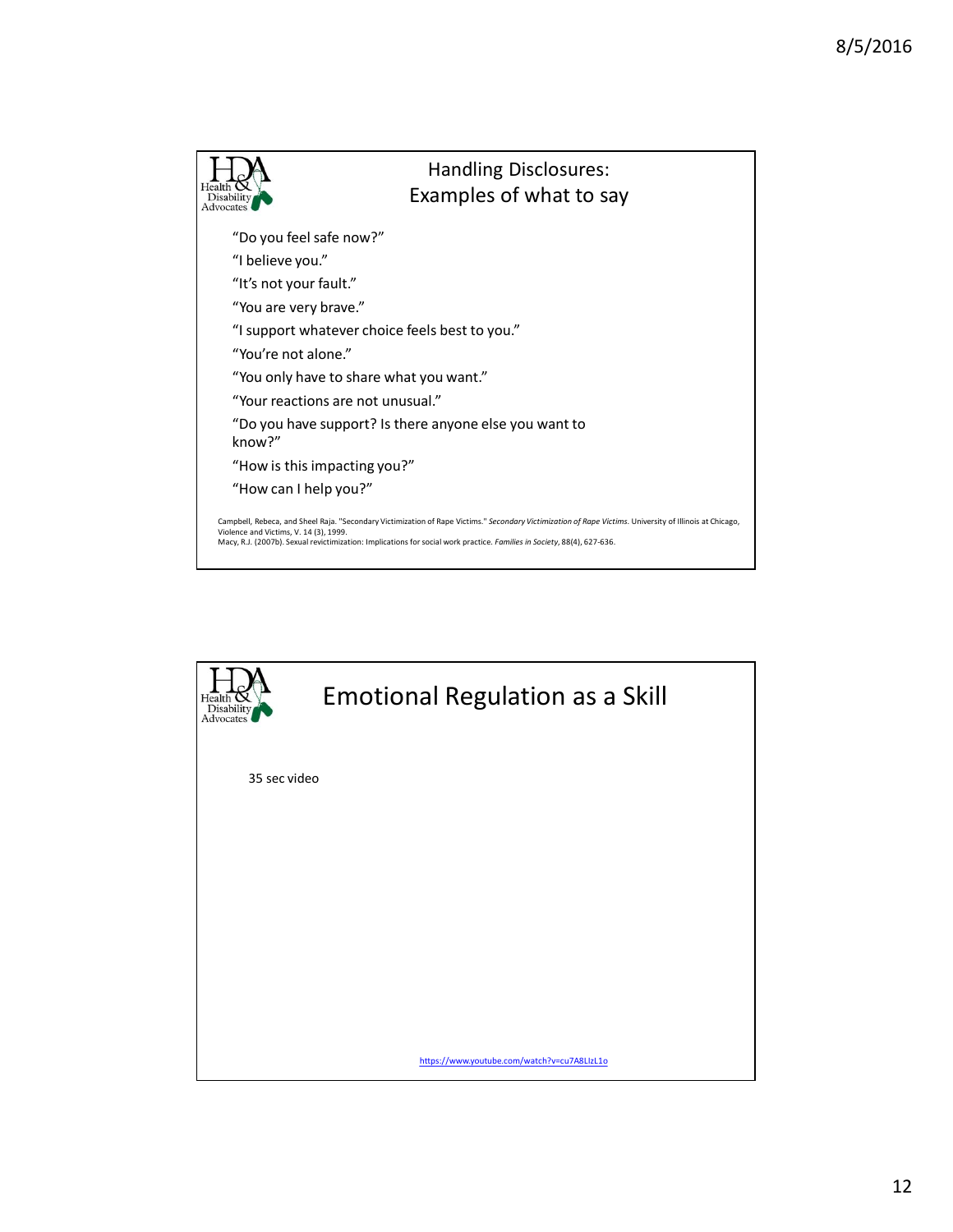

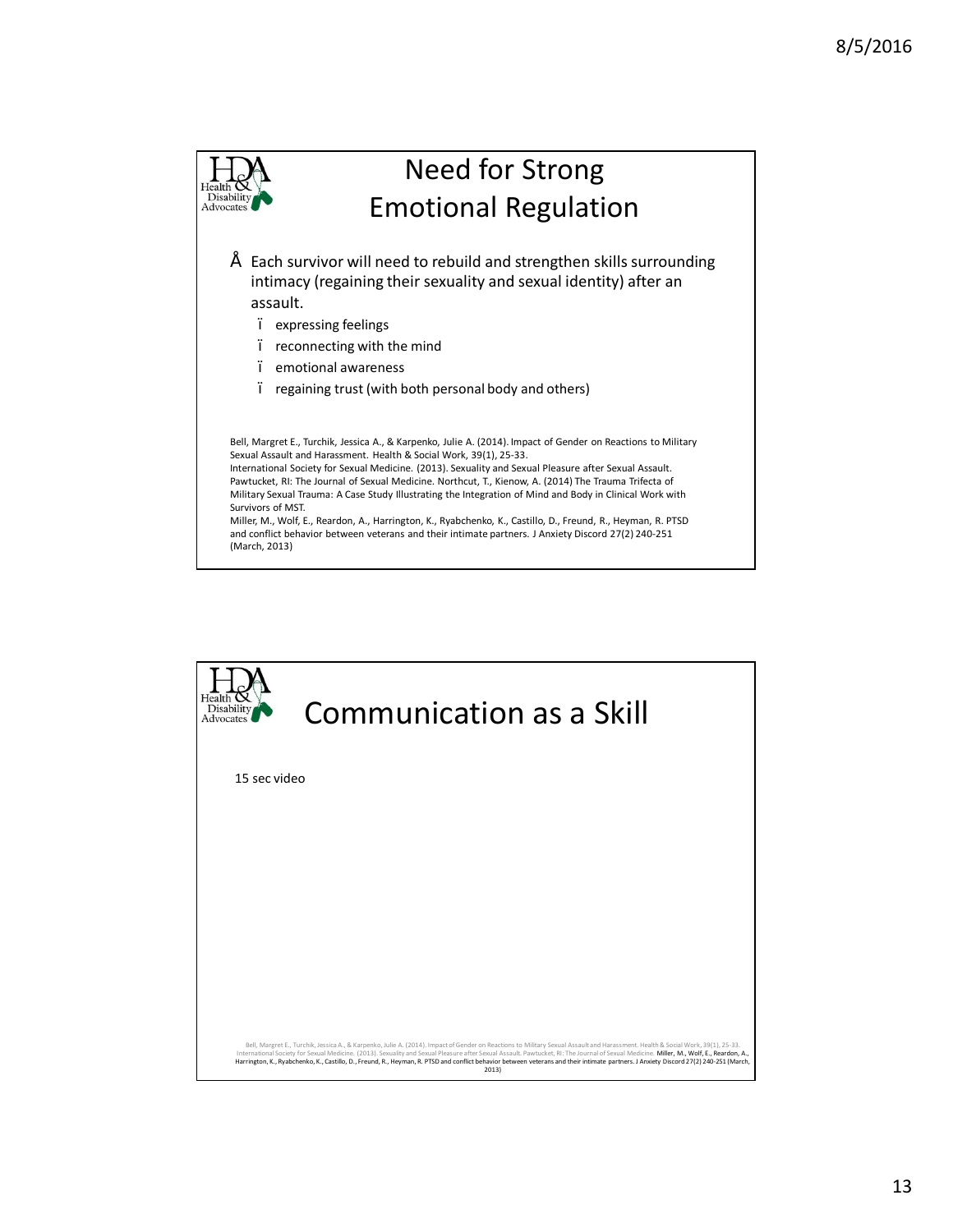

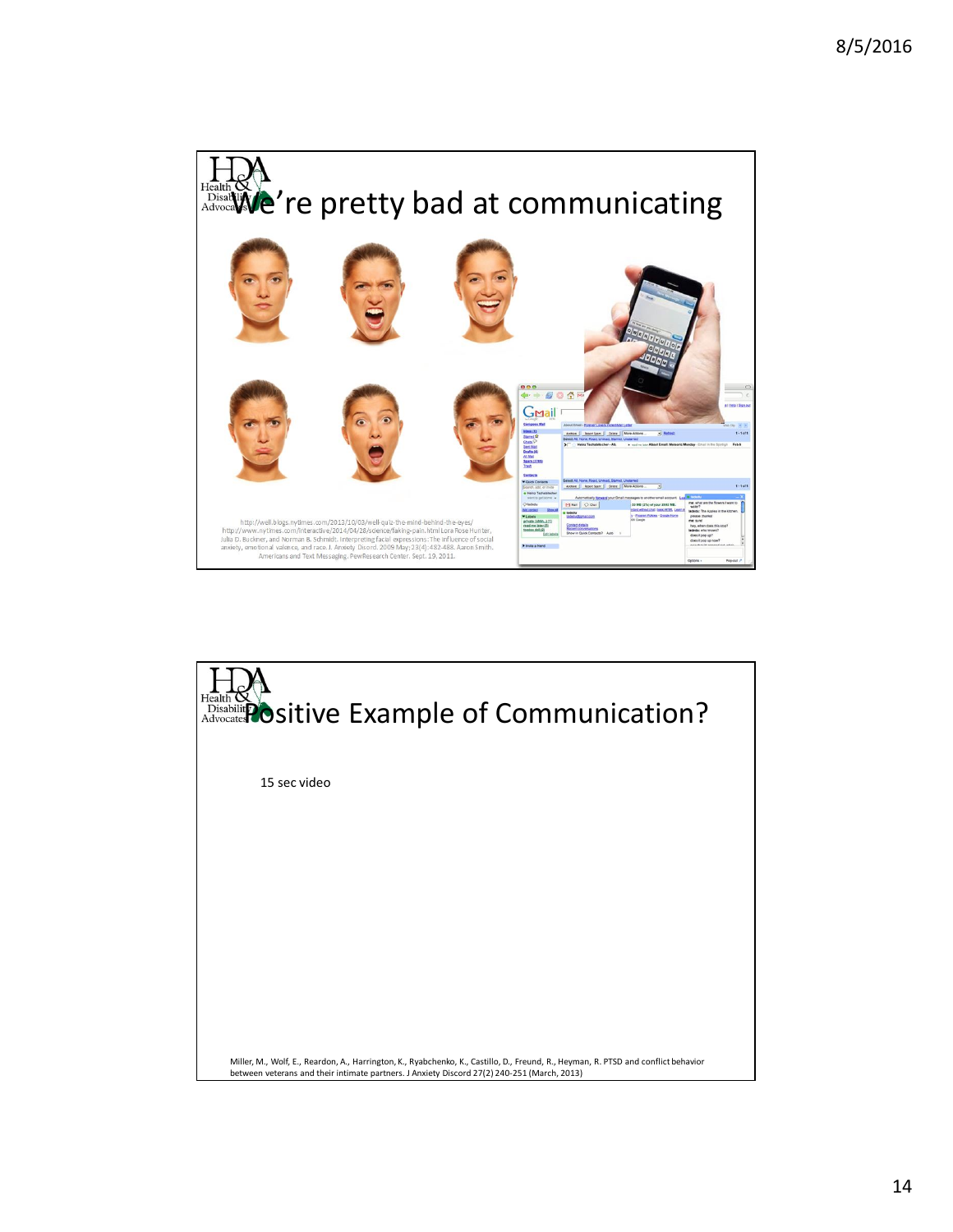

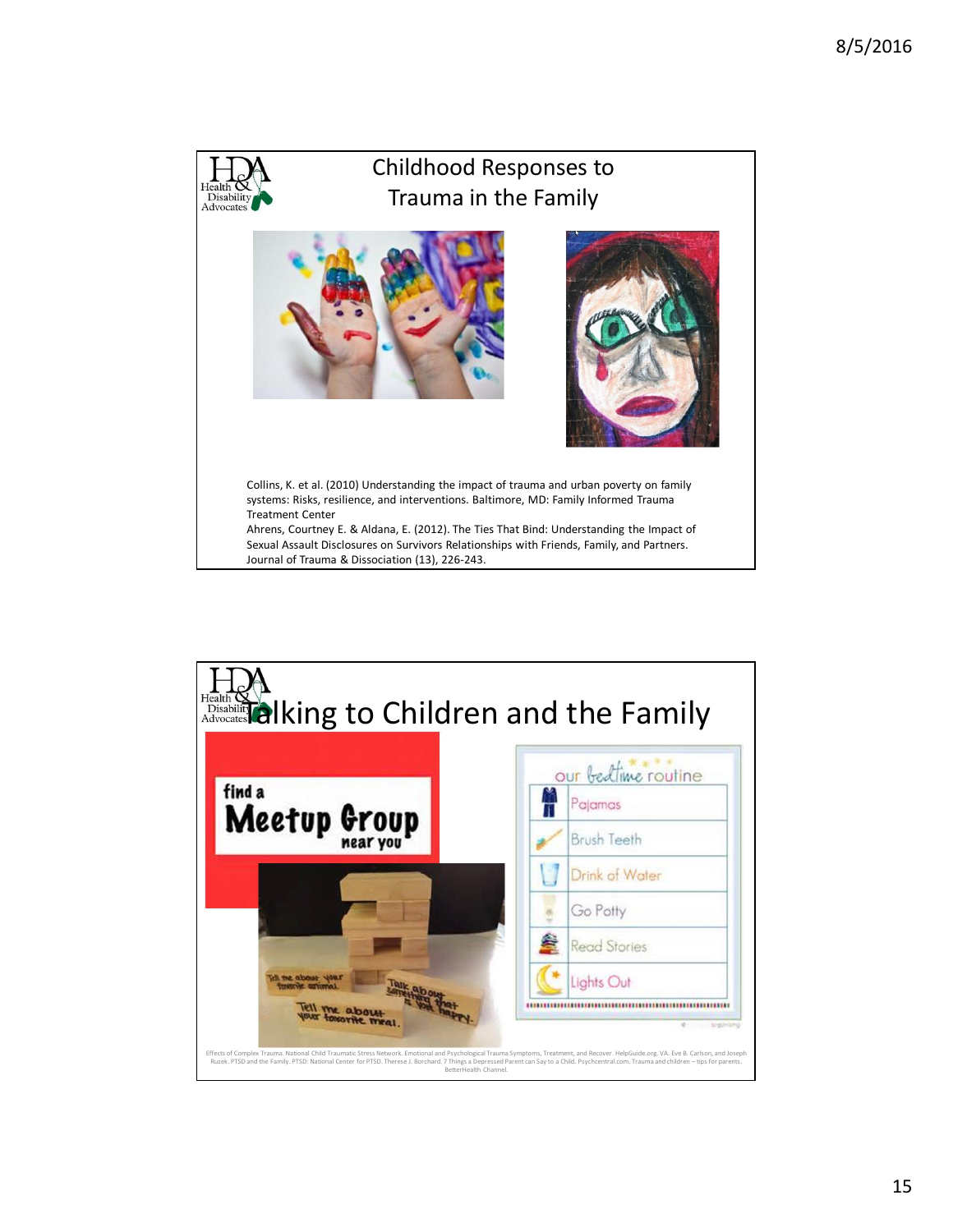